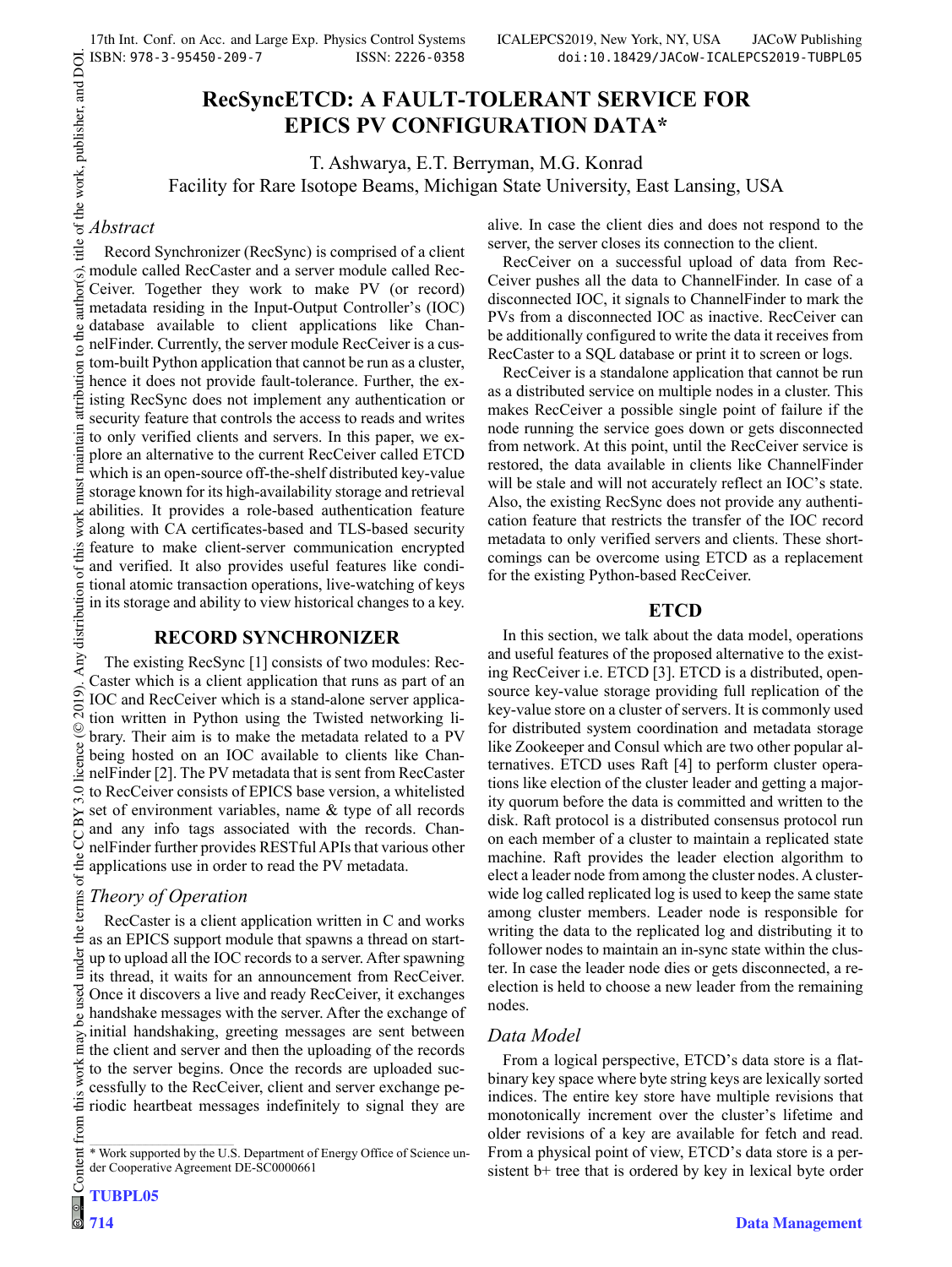[5]. ETCD maintains a secondary in-memory B**-**tree index to speed up read queries [6]. This index contains pointers to the persistent B+ tree.

#### *ETCD Operations*

Operations that change the cluster state like writes and deletes are handled by the cluster leader as they require consensus from a majority of the cluster nodes. The leader node on receiving a new change replicates the information to the follower nodes. After it receives a receipt of acceptance from a majority of alive follower nodes, it writes the change to the disk. Read operations do not need a consensus and hence can be performed by any alive node of the cluster.

The writes to ETCD can be supplemented with a lease specifying a certain period of time for which this key should be kept in the store and once the lease time is expired or revoked, the key gets deleted from the ETCD store. Leases are generally used to detect liveness of ETCD clients and are refreshed periodically by clients to show that they are alive. Apart from read, write and delete operations, ETCD provides a watch operation where keys can be asynchronously monitored for modifications. An ETCD watch continuously watches a key for changes and then sends these changes to clients over a stream of event messages that contain information about the change made to the key in an ordered, reliable and atomic way. ETCD also provides transaction operations which means multiple requests can be grouped together as a single request and be processed atomically. Requests are grouped in a then/else manner and executed if a certain condition exists in the key-value store. All comparisons are atomic and if all comparisons are true, transaction is successful otherwise it is

considered a fail and else (or failure) block is applied.

ETCD uses alerts to notify a user of any issues that requires the user's attention. Some of these alert situations include a failed member resulting in an unavailable cluster, ETCD instance with no leader, high number of leader changes, more than 1% of requests failing within last 5 minutes, slow requests, file descriptors getting near to exhaustion, ETCD cluster communication being too slow, disk latency being too high and failing ETCD proposals. An ETCD server provides its local metrics that can be used to monitor the health of the node and for debugging purposes. These metrics can be fed to monitoring tools like Prometheus and Grafana (see Fig. 1) to continuously monitor and adjust the health of ETCD cluster [7, 8].

## *Multi-Version Concurrency Control*

Concurrency control is required by any data storage to provide concurrent access to a piece of data to multiple readers and writers. Locks are used to restrict reading of a piece of data while the write operation is being performed. During the locking period, readers get to read a previous revision of data hence multiple revisions of the same data have to be maintained to provide concurrency. To implement data store revisions, ETCD maintains a 64-bit cluster wide counter called the 'store revision' which is incremented anytime a change is applied to the key-value store to help sequentially order all updates. It also retains the past revisions of a key up to a certain time period which is configured by the cluster administrator. A compaction process is run periodically at the configured setting and deletes the older revisions of a key.



Figure 1: Grafana View of a 3-node ETCD cluster at FRIB facility displaying various ETCD metrics like DB size, Disk sync duration, memory, traffic etc.

DOI. and Ū.

**TUBPL05**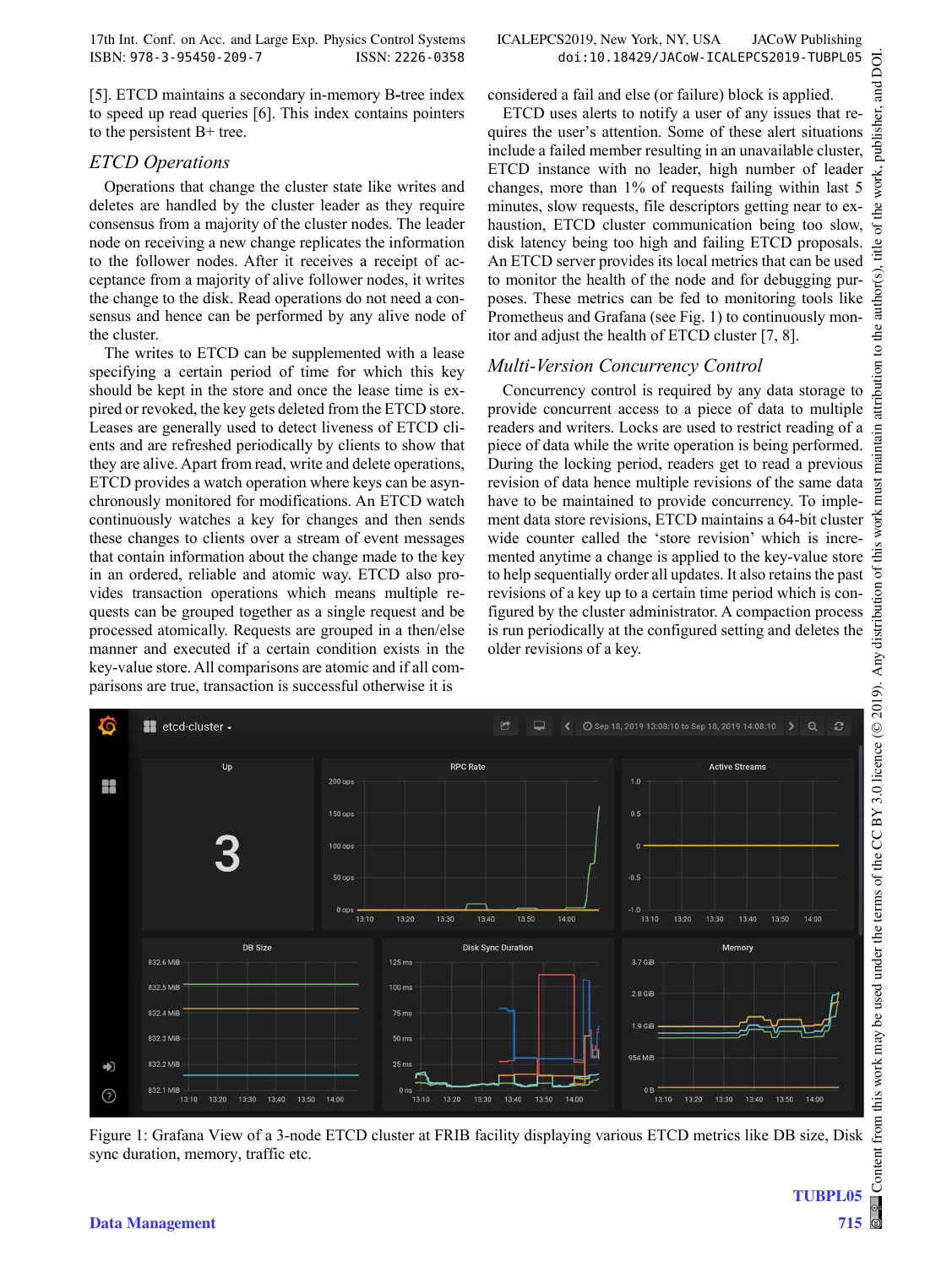Apart from the global counter 'store revision', ETCD maintains 'create\_revision', 'mod\_revision' and 'version' for each key. 'Create revision' is the store revision when the key was created, 'mod revision' is the store revision when the key was last modified and 'version' is a local work, counter that increments at every modification of the key.

## *Authentication and Security*

ETCD provides authentication as a role-based access control to key-value storage. Various roles can be created and assigned to usernames such that only certain roles have access to modify a certain key or key range thus limiting the key access to only certain usernames. Access to keys can be granted for read, write or both.

To provide security, ETCD uses automatic Transport Layer Security (TLS) and certificates for server-client and peer communication. ETCD server is configured with a CA certificate and signed key pair to provide ability to clients to verify the server identity. Clients can further provide their own certificates to server in order for server to verify an authorized client. Peer communication among cluster members can be encrypted and authenticated by exchanging signed certificates among peers.

## *ETCD APIs*

ETCD uses gRPC remote procedure call based APIs to provide the following six types of functionality [9].

- KV APIs for creating, updating, retrieving and deleting key-value pairs from ETCD server.
- Watch APIs for monitoring changes to a key.
- Lease APIs for granting, revoking and displaying key leases.
- Authentication APIs for setting authentication mechanism between server and clients.
- Cluster APIs for configuring membership to the ETCD cluster and for viewing cluster state.
- Maintenance APIs for performing maintenance operations like taking data snapshots, defragmenting and compacting storage.

KV APIs that are used for reads, writes and transactions provide the following five API guarantees.

- Atomicity KV APIs are atomic which means it either completes entirely or not at all.
- Consistency KV APIs are consistent which means the order in which requests are made to the cluster is kept the same across all members of the cluster.
- Isolation KV APIs are serially isolated which means one cannot read intermediate data from ETCD.
- Durability KV APIs are durable which means completed operations, written and read data are all durable.
- Linearizability KV APIs are linearized which means reads from ETCD return the most current value. However, watch operations are not linearized and users are responsible to verify the revisions in watch messages to check for the order.

There is a command line utility tool called 'etcdctl' also available to communicate with the ETCD cluster through gRPC. Additionally, there exists a JSON-gRPC gateway that translates HTTP/JSON requests into gRPC request calls to ETCD and gRPC responses from ETCD back to HTTP format.

## *Fault-Tolerance in ETCD*

Faults or failures can occur in any deployment of servers due to hardware/software malfunctions, power issues or network disconnection/partition. An ETCD server can automatically recover from temporary failures like system reboots without any loss of existing data stored on its disk. There are multiple failure scenarios discussed below that ETCD cluster can handle using its fault-tolerance techniques to recover from permanent failures of its cluster members.

- Failure of follower nodes ETCD cluster can tolerate up to (N-1)/2 follower nodes' failure in a cluster of N nodes.
- Failure of the leader node On leader failure, election happens after election timeout period within the cluster to elect a new leader. Write requests are queued till the re-election is complete. The new leader refreshes all existing leases.
- Network Partition During network partition, cluster gets divided into majority (with more member nodes) and minority sides (with lesser member nodes). In case leader is in majority partition, minority side becomes unavailable leaving majority as the new available cluster. In case leader is on minority side, a new leader is elected on the majority side.
- Bootstrapping Failure This kind of failure happens during the bootstrapping period of cluster when required members cannot successfully start. This is handled by removing data directories and re-bootstrapping with a new cluster token.

# **RecSyncETCD**

The new RecSyncETCD comprises of two modules: RecCaster-ETCD which is a C-based client application that runs on IOC and ETCD server which is an off-the-shelf distributed key-value storage as the new RecCeiver. Rec-Caster-ETCD reads records metadata from IOC database and writes it to ETCD as key-value pairs. Each record from IOC database has one key in the ETCD data store and the corresponding value reflects the record's metadata. The value of a non-alias record's key comprises of the following three parts.

- 1. ENV This consists of record's environment information like hostname, priority, port, time-to-live in ETCD, EPICS base version, top directory, architecture, IOC name, EPICS CA related parameters, EPICS host architecture, current working directory, IOC engineer, IOC location etc.
- 2. PROP This consists of information like record type and if record has any aliases.

and DOI.

publisher.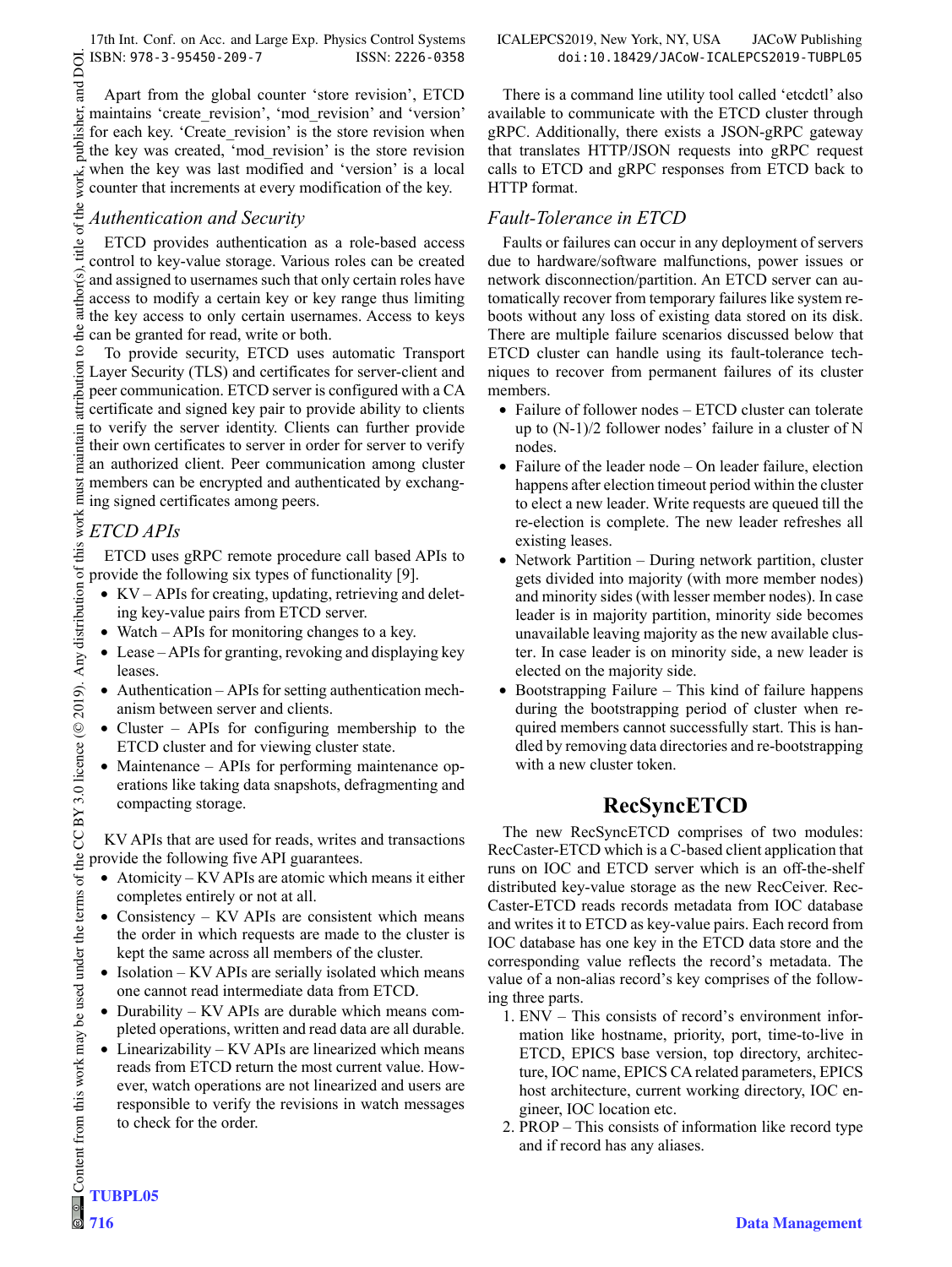3. INFO – This consists of info tags attached to a record in a key-value format.

For an alias record, the value in ETCD comprises of two parameters: a flag denoting that this record is an alias and the name of this alias record's parent record. RecCaster-ETCD uses a queue-based data buffer to store write tasks for each record. On starting, RecCaster-ETCD spawns a producer thread and multiple consumer threads to increase performance by sending parallel write requests to ETCD server. The number of required consumer threads is configurable using variable *recMaxNumThreads* which has a default value of 5. The producer thread writes each key-value pair to this queue and each consumer thread reads the keyvalue pairs from the queue and performs the write task to ETCD server.

#### *Theory of Operation*

Before the RecCaster-ETCD is started, the configuration for the ETCD server has to be provided using an EPICS environment variable ETCD\_SERVER. The main thread (also the producer thread) of RecCaster-ETCD checks for ETCD\_SERVER environment variable and throws error if this variable is missing or in wrong format. It also checks for connectivity with the provided ETCD server and retries the checking of connection indefinitely till it establishes a connection.

On establishing a connection with ETCD server, it asks ETCD server to grant it a lease for a certain time period *recEtcdLeasePeriod*. This parameter is configurable and has a default value of 15 minutes. In case granting of lease is unsuccessful, the main thread keeps re-trying to get a lease granted. After the lease is granted, the main (or producer) thread prepares a write task for each IOC record by

forming its key-value pair with an associated lease. These write tasks are pushed to the data queue where the consumer threads retrieve these tasks and execute them.

Consumer threads use a gRPC-based API from the ETCDv3  $C++$  client library [10] to place write requests of the record's key-value pair to ETCD. In case any of these calls fail or return an error value, consumer threads stop sending any new requests and signal the main thread to start a fresh upload of records to ETCD with a new lease identifier. This transaction-like write operation makes sure that ETCD always has either all IOC records or none to avoid reflecting any intermediate IOC state to clients like ChannelFinder.

After all records have been successfully uploaded, consumer threads enter a suspended state and the main thread periodically sends requests to refresh the lease to ETCD server to keep the records alive in ETCD. At this point, if a user exits the IOC, the main thread sends a request to ETCD server to revoke the lease for this IOC which further and deletes all the IOC records from ETCD server. Debugging all logs for RecCaster-ETCD can be configured to be turned deletes all the IOC records from ETCD server. Debugging logs for RecCaster-ETCD can be configured to be turned on by setting the variable *recEtcdDebugMode* to either 1, 2 or 3 which represent the different logging levels. The default value of this variable is 0 (or turned off). Figure 2 summarizes the communication between RecCaster-ETCD client and ETCD server.

#### *Failure Handling*

There are multiple failure scenarios possible when either the ETCD client (i.e. RecCaster-ETCD) or the ETCD server itself shuts down during operation and takes some time to restore their state. Here we discuss three such scenarios and how RecCaster-ETCD handles each of these.



Figure 2: Communication between RecCaster-ETCD and a 3-node ETCD cluster – Each interaction is numbered 1-7 in a chronological order.

**TUBPL05**